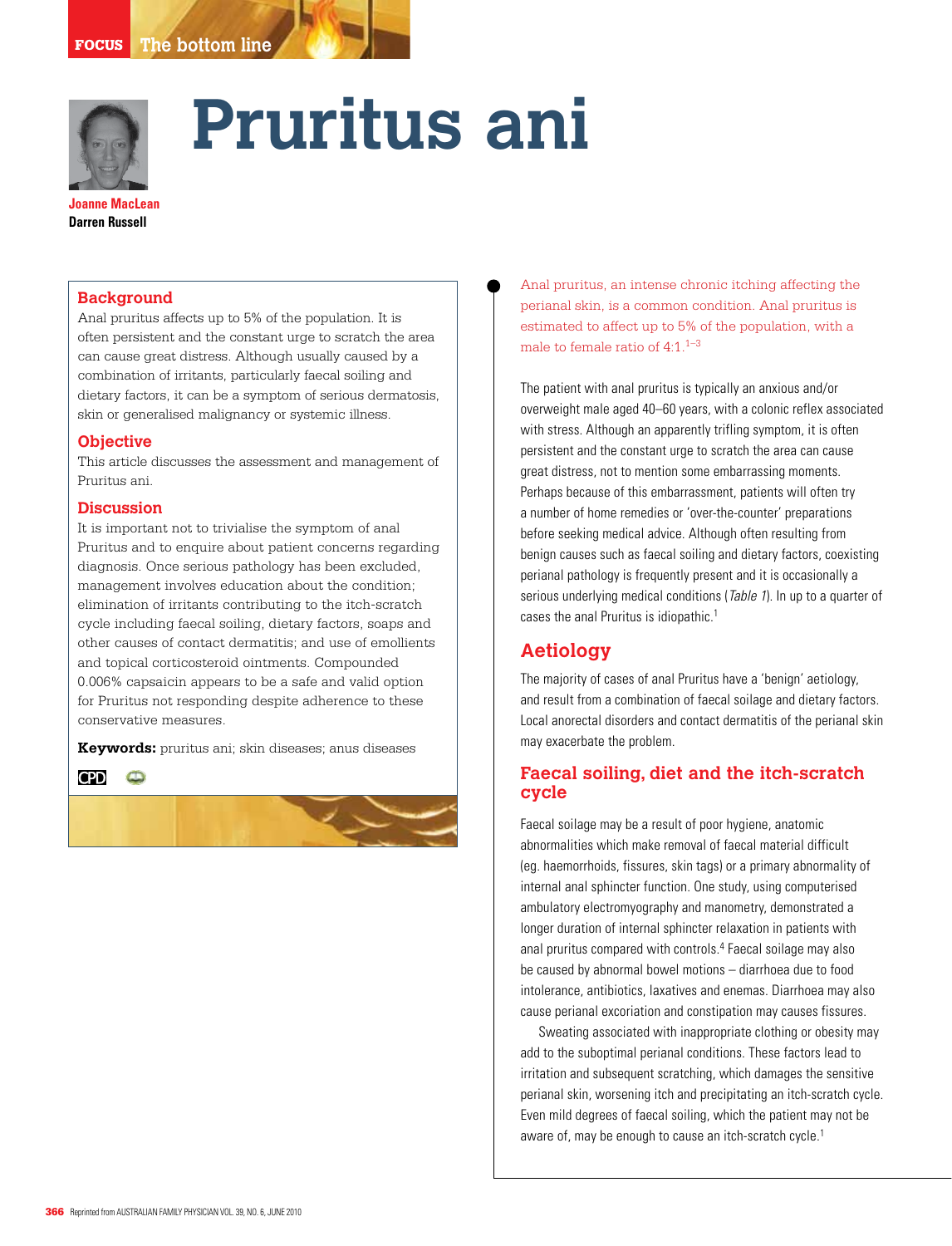

Dietary associations with pruritus ani include caffeine, alcohol, chocolate, tomatoes, spices and citrus fruit. Some of these foods are known to cause relaxation of the lower oesophageal sphincter and therefore may contribute to internal anal sphincter relaxation $1,4,5$ 

# **Anorectal conditions**

Any coexisting anal conditions can precipitate itch and up to half of patients with Pruritus ani will have an anorectal disorder, most commonly haemorrhoids.<sup>1</sup> It is important to note that anal cancers, perianal Paget disease and perianal Bowen disease, may present with itch.<sup>1</sup>

# **Skin disorders**

Perianal skin disorders are a very common association with Pruritus ani. In a series of 40 patients attending a combined colorectal and dermatology clinic, 34 had a recognisable dermatosis and 18 of these were contact dermatitis.<sup>6</sup>

 Contact dermatitis can occur from a wide range of topical agents such as soaps, shower gels, creams, talc, perfumed/ bleached toilet paper, baby wipes and latex condoms.<sup>1,6</sup> Patients with anal Pruritus will frequently overwash with soap products or use a number of over-the-counter products which may worsen the problem. Frequently, contact dermatitis occurs from therapeutic agents.<sup>7</sup> Haemorrhoid preparations can cause contact dermatitis. (Lignocaine is a rare allergen but benzocaine, which is found in some haemorrhoid preparations, is a common allergen.) Topical corticosteroid cream may also contain sensitising agents, resulting in deterioration in symptoms over a wider area after initial improvement.<sup>1</sup>

 Other skin disorders that may occur in association with anal Pruritus are listed in Table 1.

# **Infections**

Although less common than the above listed causes, bacterial and fungal infections are important considerations. Fungal infections account for up to 15% of cases of Pruritus ani.<sup>5</sup> Dermatophytes such as tinea are pathogenic and should be treated. Candida may be a commensal, but is more likely to be pathogenic in patients with diabetes, after steroid treatment and after systemic antibiotic use.<sup>1</sup>

Bacterial infections including beta haemolytic streptococci and Staphylococcus aureus tend to cause chronic symptoms, with streptococcal infections more common in children.<sup>1</sup> Erythrasma is a cutaneous infection caused by Corynebacterium minutissimum, and often infects the toes and groin, as well as the perianal area, and can be diagnosed by Wood's light fluorescence.

Threadworms often infect multiple family members.

 Sexually transmissible infections (STIs) including genital warts, genital herpes, syphilis, gonorrhoea and Chlamydia trachomatis can be associated with Pruritus ani, as can molluscum contagiosum and scabies.

# **Serious underlying causes not to be missed**

Although the vast majority of cases are benign (despite being persistent or recurrent), occasionally cases are associated with more serious dermatoses; anorectal, skin or other malignancies; or systemic disease. It is important that these possibilities are considered during the history, examination and investigation.

# **History**

It is important to take a directed history in order to identify readily treatable causes and exclude or diagnose serious pathology. Some patients will know, or think they know, what has caused the itching and it might not be the first thing that springs to your mind! It may be beneficial to address the patient's darkest fears (such as cancer or STIs) early. Asking the patient how much time they have spent 'googling' their condition often provides a clue to their level of anxiety.

The history of a patient with anal pruritus should cover the following:

- onset and time frame of the symptoms
- history of other significant medical conditions such as diabetes and connective tissue diseases. (Inadequately treated diabetes may predispose to poor anal sphincter tone and infection<sup>8</sup>)
- history of other skin complaints (eg. atopy, psoriasis, dermatitis, lichen sclerosus)
- bowel habit, including diarrhoea, constipation, rectal bleeding, weight loss, change in bowel habit. Rectal bleeding or weight loss should be appropriately investigated
- drug history, as some cases of pruritus are caused by drug eruptions or diarrhoea related to medications (eg. laxatives, antibiotics). (Topical polypharmacy leading to irritant or allergic contact dermatitis is common)
- dietary history, including caffeine intake, lactose or wheat intolerance and change in diet temporally related to pruritus
- family history of inflammatory bowel disease, dermatoses, diabetes or bowel cancer may be relevant
- sexual history should include inquiry about receptive anal intercourse or STIs such as herpes simplex virus (HSV) and genital warts. Contrary to popular belief, there is no evidence that consensual anal intercourse causes abnormal anal sphincter function. However, anal STIs may cause pruritus, latex condoms can cause a contact dermatitis and inadequate lubrication may cause minor skin trauma and consequent pruritus
- psychological/psychiatric disturbance, especially anxiety and depression, may be significant but may be a result of the symptoms. Delusional parasitosis is rare
- social history, including housing and employment, is relevant to managing perspiration, clothing and personal hygiene
- irritants, including perfumes and potions, use of potential irritants for pubic/perianal hair removal, washing, douching and other forms of 'groin grooming' can cause an irritant dermatitis.

Invite the patient to consider any other relevant history they may not have told you.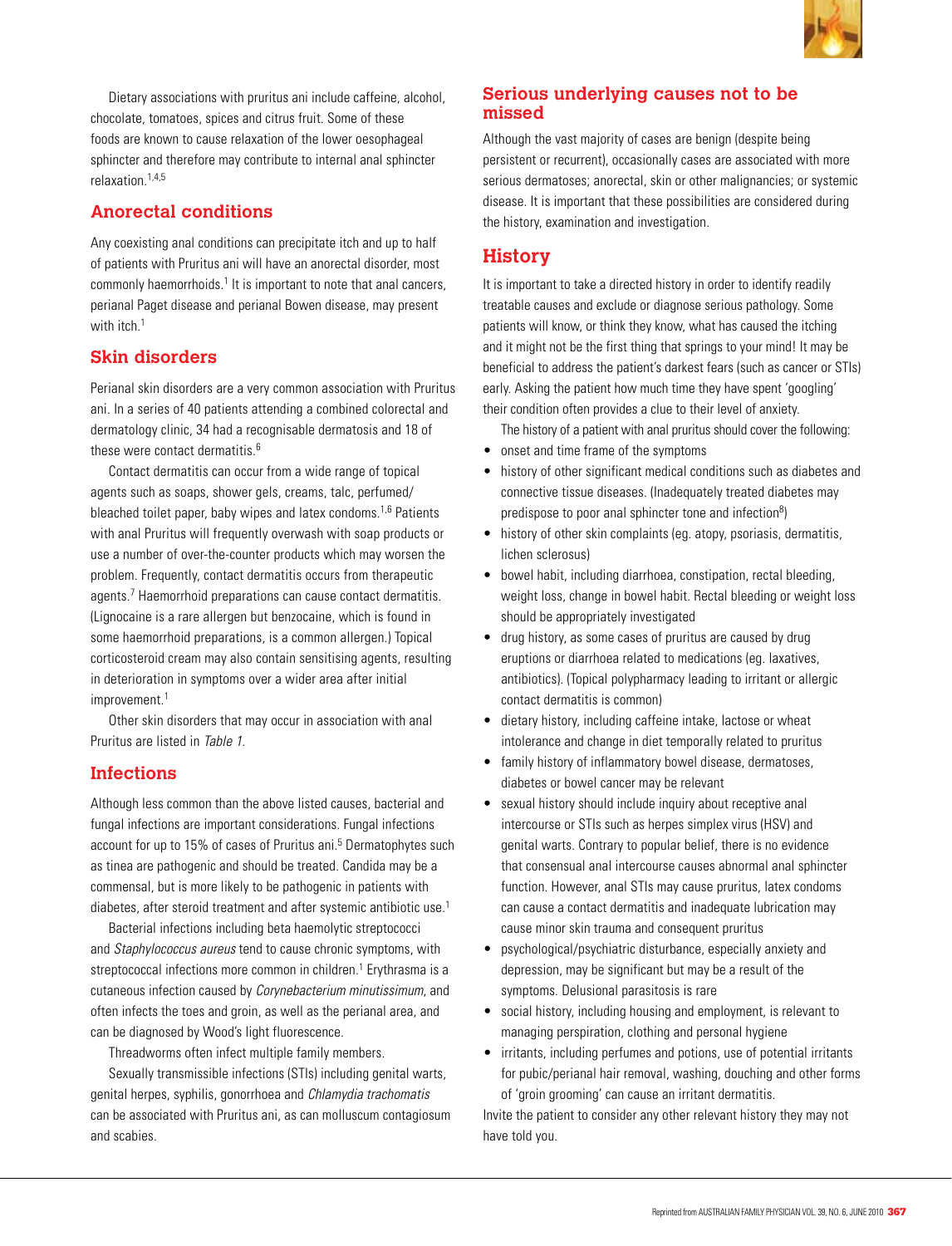

#### Table 1. Causes of Pruritus ani

#### **Faecal soiling**

#### **Dietary factors**

• More common: coffee (caffeinated and decaffeinated), tea, cola, alcohol, chocolate, tomato, including tomato sauce (histamine)

• Less common: milk, peanuts, citrus fruits, grapes, spicy foods, prunes, figs

#### **Anorectal disease**

- Haemorrhoids
- Abscesses
- • Anal fissures
- Fistulae
- • Crohn disease

#### **Benign tumours**

- Seborrhoeic keratoses
- Angiokeratomas
- Anal intraepithelial neoplasia (rarely causes pruritus, generally asymptomatic)
- • Bowenoid papulosis (may contribute to faecal soiling)

#### **Malignant tumours**

- • Squamous cell carcinoma
- • Extramammary Paget disease
- • Melanoma

#### **Skin conditions**

- • Contact dermatitis commonly (see text)
- • Hidradenitis suppurativa
- • Seborrhoeic dermatitis, atopic dermatitis
- • Psoriasis
- • Lichen simplex chronicus, lichen sclerosus et atrophicus, lichen planus
- • Connective tissue disease
- Drug eruptions
- • Trauma (eg. waxing burns, shaving injuries and injuries secondary to anal insertion of foreign bodies)

#### **Infection**

- • Worms, commonly threadworm
- • STIs genital warts, genital herpes, syphilis, gonorrhoea, chlamydia, molluscum contagiosum, scabies, pubic lice
- Tinea, candida
- Streptococcal and staphylococcal infections, erythrasma

#### **Other medical conditions**

- • Coeliac disease
- • Diabetes mellitus
- • Leukaemia/lymphoma
- Renal failure
- • Iron deficiency anaemia
- Hyperthyroidism
- • Hypovitaminosis (deficiencies of vitamin A, B and D have been associated with anal pruritus)

#### **Iatrogenic**

#### **Chemotherapy**

**Psychological** 

#### • Anxiety

- • Sexual abuse
- Fear of STI or cancer
- • Delusional parasitosis

#### **Idiopathic**

• Up to 25% of cases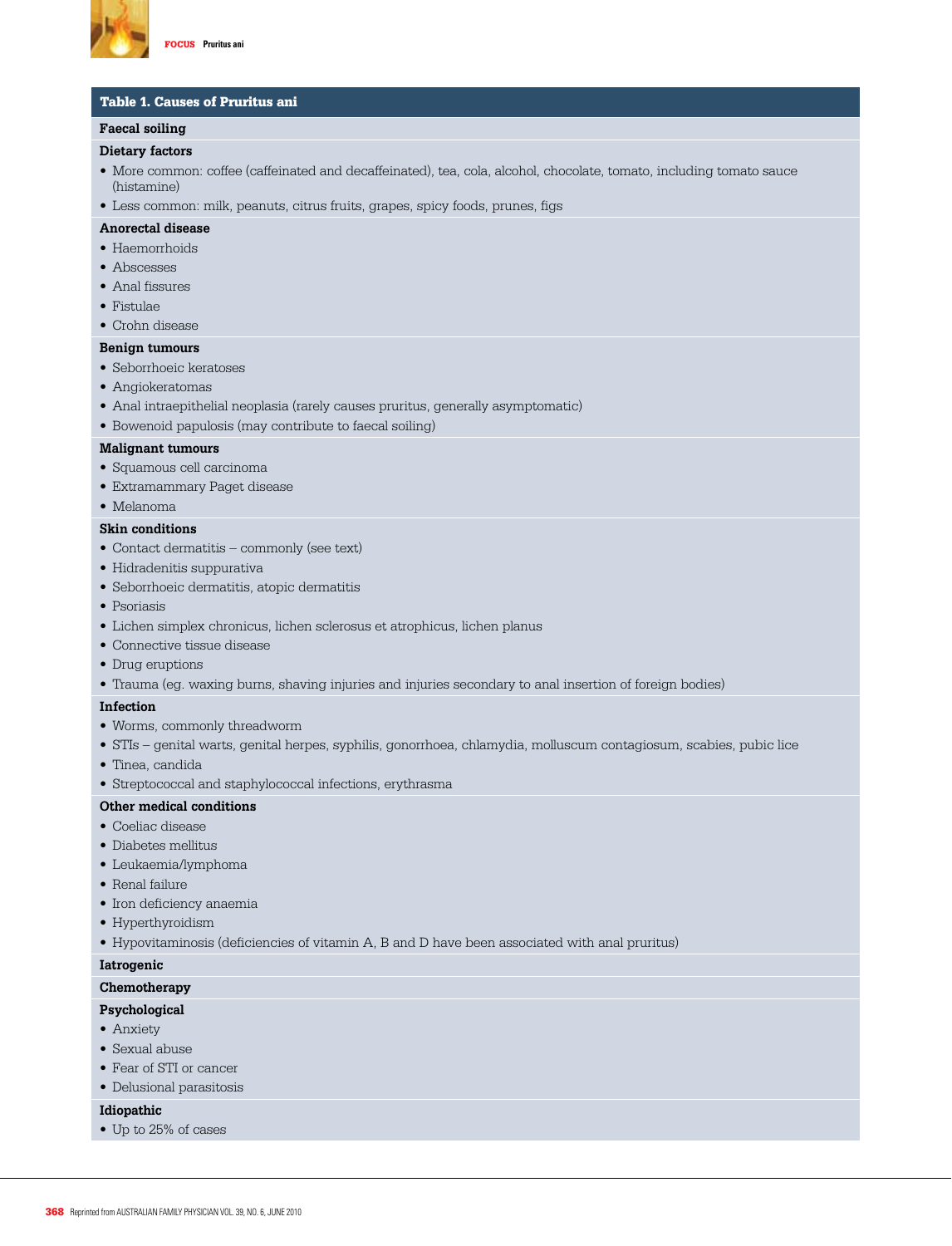

# **Examination**

Examination should not be limited to the anoderm, unless, following the history, the clinician is confident a limited examination will confirm the diagnosis. A full skin examination is often required, including examination of mucous membranes, nails, scalp, beard, chest, axillae and groin looking for evidence of dermatoses, lice, scabies, drug eruptions, and secondary syphilis.

Genital/perianal examination includes:

- examination of pubic hair for lice
- external genitalia and perianal area for evidence of *Condylomata* acuminata (warts), C. lata (secondary syphilis), squamous cell carcinoma (SCC), abscesses, ulceration, erythema, white areas and loss of architecture, signs of dermatoses and faecal soiling
- • digital examination if rectal bleeding has been reported.

Use a lubricated proctoscope to examine the anal canal for reducible haemorrhoids, warts, SCC, erythema, pus around the anal crypts and ulceration. A Wood's lamp is useful to exclude Corynebacterium. However, despite all these possibilities, examination may be entirely normal.

# **Investigations**

After history and examination, investigation may not be necessary. However, anorectal diseases and anorectal manifestations of systemic disease must be excluded. In patients with history or examination suggestive of other causes, and in those not responding to conservative care, relevant investigations may include:

- full blood count (useful for diagnosing infection, worm infestation or atopy)
- immunoglobulin E
- blood glucose
- syphilis serology if signs of possible syphilis infection such as condylomata lata, chancre, mucous patches. (Note that syphilis is increasingly common in men who have sex with men)
- tissue transglutaminase (coeliac screen)
- swabs for microscopy and culture (fungal, streptococcal, staphylococcal, gonococcal and Corynebacterium infections)
- if at risk of STIs, anal polymerase chain reaction (PCR) swabs for Neisseria gonorrhoeae, C. trachomatis, PCR swabs taken from lesions for HSV, syphilis and vaginal swabs (vaginal discharge may cause anal pruritus)
- patch tests if contact dermatitis is suspected
- nocturnal cellotape test and/or stool test for helminthes (Figure 1, 2)
- biopsy (3–6 mm punch). This is useful for diagnosing noninfective blistering skin conditions in patients not responding to conservative treatment and for investigating abnormal looking areas for SCC. However, biopsy is unlikely to be helpful if the skin is macroscopically normal (Notes on biopsy: if time permits use emla cream or lignocaine gel to reduce sensation before injecting local anaesthetic with a 26 g needle. Use of silver nitrate or aluminium chloride solution is sometimes preferable to a suture,



Figure 1. Adult female pinworms



Figure 2. Positive stickytape test for pinworm

depending on the biopsy site. Biopsy the most abnormal looking area, and if biopsying a vesicular lesion, include a small area of normal skin for comparison. It is worthwhile seeking out a pathologist with an interest in dermatoses)

• colonoscopy if there are any suspicious symptoms accompany pruritus, such as altered bowel habit or bleeding.

# **Management of benign anal pruritus**

Any underlying factors identified need to be appropriately treated. It is important to educate the patient about the recurring, benign nature of this irritating condition and to ensure adherence to the following simple, yet essential, measures to eliminate irritants and resolve symptoms.

# **Normalisation of bowel motions**

Additional fibre and an adequate fluid intake should be directed toward achieving the perfect stool, said to be that which is formed yet so smooth that it barely requires the use of toilet paper.

Twice round the pan and pointed at both ends. Such happy defecators are rarely troubled by pruritus. J Alexander-Williams<sup>9</sup>